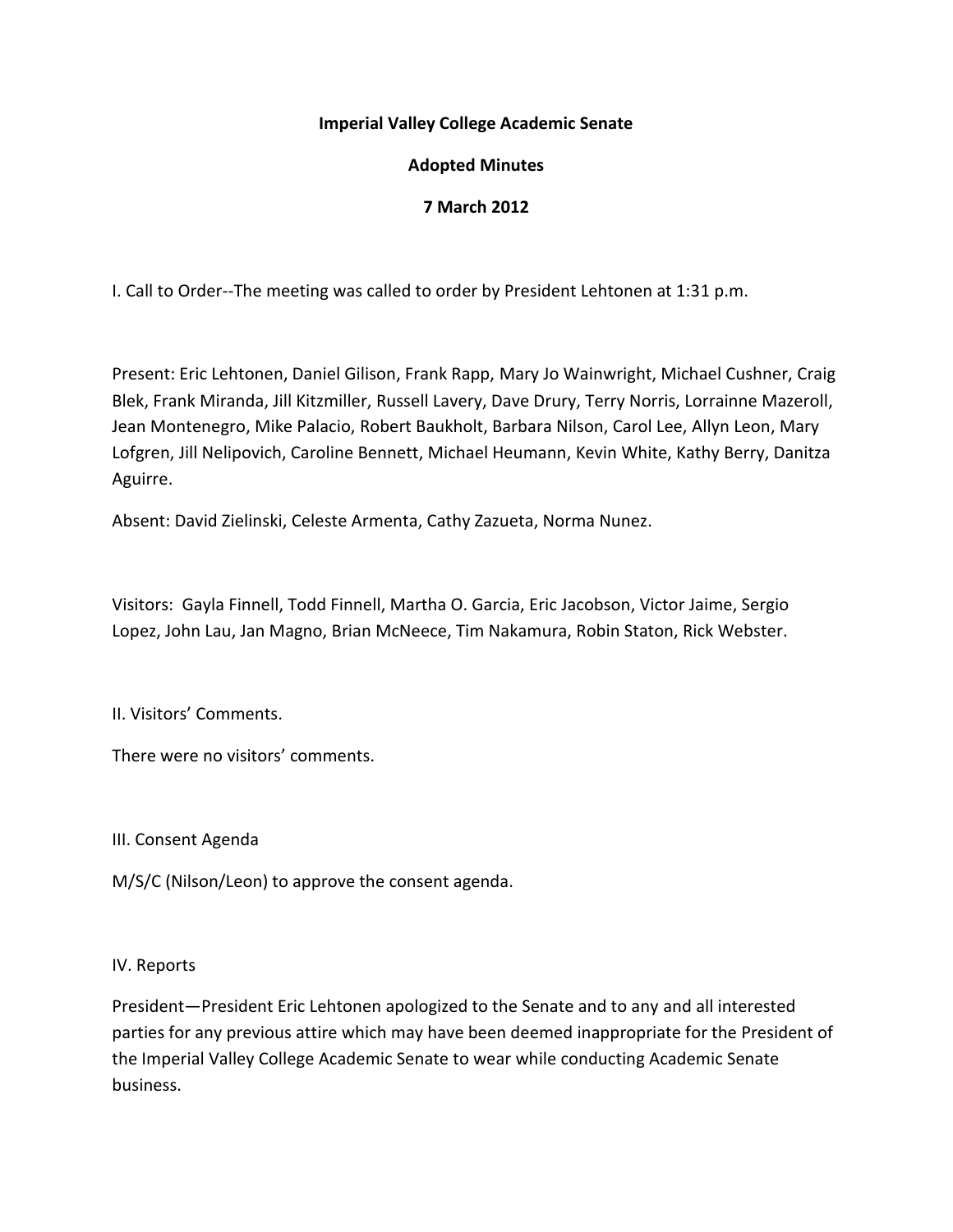Past-President—There was no past-President report.

Treasurer—Treasurer Jill Nelipovich reported that the Senate balance stood at \$4,635.03. She further stated that there were anticipated Senate expenses approximating \$1,000.00 for travel to and other relevant costs for the upcoming California Community College Academic Senate plenary session.

Associated Student Government—Ex-officio Senator Danitza Aguirre reported that the IVC Associated Student Government members were working on an IVC Idol contest and that they were currently taking applications for candidacy for IVC Associated Student Government Senators and President for the 2012-2013 academic year.

Part-Time—Part-Time Senate representative Jean Montenegro welcomed Mike Palacio, Jr. as a new part-time representative to the IVC Academic Senate and informed the Senate that she had volunteered to be an IVC representative at the IVC booth at the Imperial County Midwinter Fair which would necessitate her leaving today's Senate meeting early.

Curriculum—Senator Carol Lee reported that the Curriculum Committee had cancelled the first regularly scheduled meeting for March 2012 and would be meeting on Thursday, 8 March 2012 to conduct regular business.

Continuous Accreditation Readiness Team—Vice-President for Academic Services Kathy Berry announced that the CART Committee was in the process of finishing substantive changes proposals for new programs back through 2007. She further stated that the team had met recently and was finishing a first draft of the accreditation report which will be edited by Michael Heumann and Carol Haggerty. She also requested that the listing of committees in the Academic Senate Constitution and By-Laws be edited so that the standards which reflect the appropriate shared governance policies are reflected before each committee's mission statement.

Other—Vice-President Daniel Gilison reported that the College Council had held a special meeting at which a resolution was passed supporting the Re-Org Ad Hoc Committee's proposal for re-organization of IVC's administrative structure.

Interim Superintendent/President Victor Jaime stated that the re-organization of IVC administrative structure would be a discussion only item on the agenda for the IVC Board of Trustees meeting for Wednesday, 7 March 2012.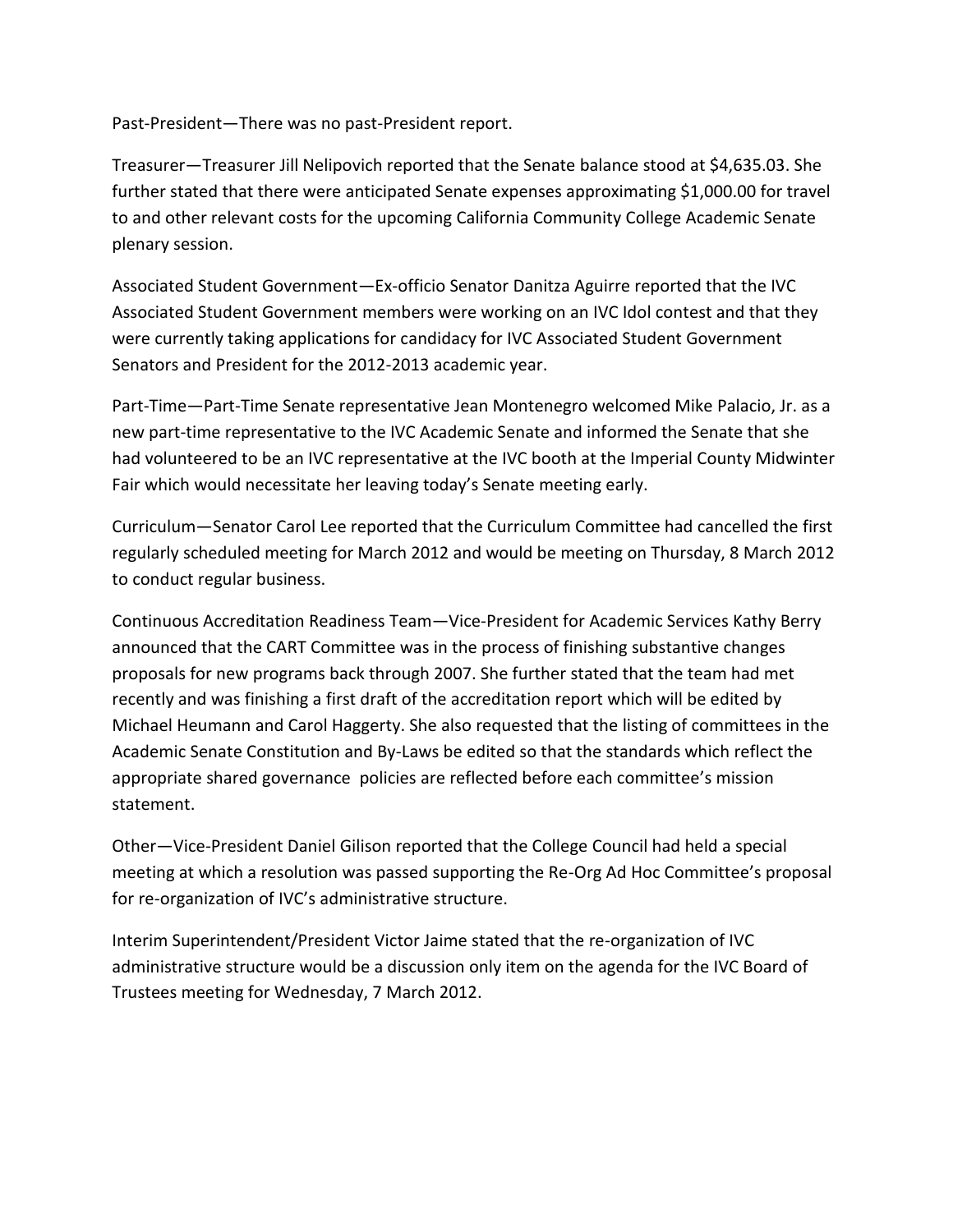#### III. Action Items

## 1. M/S/C (Nilson/Lee) M/S/Carried Unanimously

WHEREAS, it is vital that all participants of an Imperial Community College District Board of Trustees meeting contribute to an environment of civility; and

WHEREAS, Board Policy 2715 Code of Ethics/Standards of Practice states that "The Board maintains high standards of ethical conduct for its members"; and

WHEREAS, in order to best meet the mission of the district and best serve the members of the community, it is vital that each Board member treat all persons with civility and respect when meeting his or her duties and responsibilities as a Board member; and

WHEREAS, accreditation of a California Community College District may be rescinded due to behaviors of Board members, either individually or collectively, as stated in Accreditation Standards IV.B.1.e and IV.B.1.h;

THEREFORE, BE IT RESOLVED that the Imperial Valley College Academic Senate recommends that the Imperial Community College District Board of Trustees review Board Policy 2715 Code of Ethics/Standards of Practice with intent to improve the tone and content of Imperial Community College District Board of Trustees meetings.

Discussion ensued.

2. M/S/C (Rapp/Lee) to approve the proposed changes to the Imperial Valley College Academic Senate Constitution and By-Laws in order to present the proposed changes to the IVC Electorate for approval of said changes.

Following discussion, By-Laws Article III, Section 2, Item F and By-Laws Article III, Section 2, Item G shall be withdrawn.

Following further discussion, Article V, Section 2 of the IVC Academic Senate Constitution shall be amended to include "The current President may run for President-Elect. If the current President wins, the position of President-Elect will not be filled for that year."

Call for the Question (Gilison) Carried unanimously.

Following the call for the question, the motion carried unanimously.

3. M/S/C (Rapp/Leon) to recommend that Imperial Valley College schedule a weekly Campus Hour during regular semesters, to be held Mondays and Wednesdays from 11:00a.m. until 12:30p.m. and Tuesdays and Thursdays from 3:00p.m. until 4:30p.m.